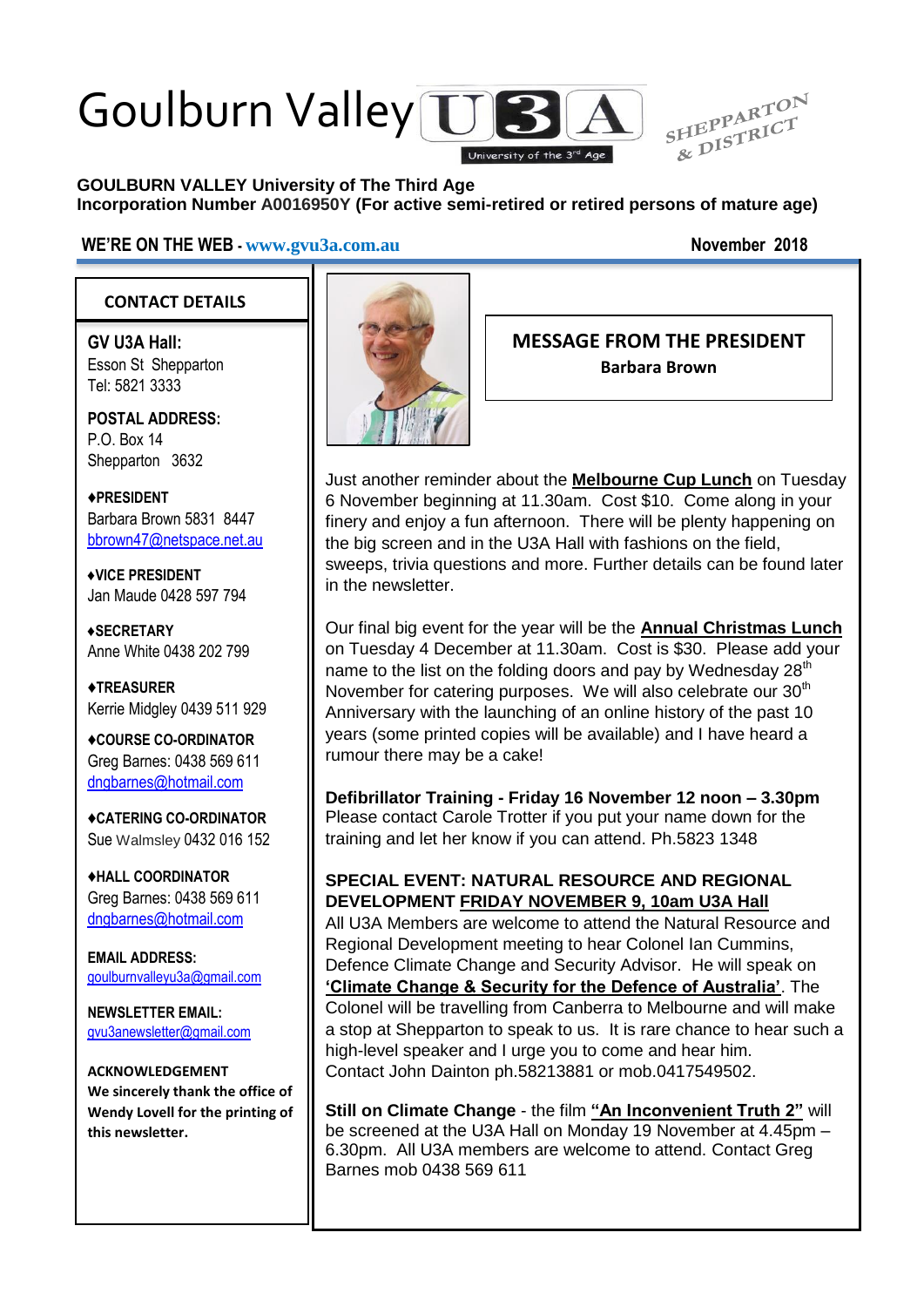## **2019 MANAGEMENT COMMITTEE POSITIONS**

At the Committee meeting on Wednesday we reviewed the committee positions for 2019. There are 3 job vacancies - President, Vice-President and Public Relations. As the President's term is 2years I will complete my term at the 2019 Annual Meeting in March. I am actively looking for a replacement to stand next year. If you can help with any of the three positions please let me or any one of the committee members know. Filling these positions ensures the continued smooth running of GVU3A.

Barbara Brown

# **COURSE COORDINATOR - FEEDBACK SOUGHT**

- 1. If anybody is interested in doing **Tai Chi** on Friday afternoons please let me know.
- 2. If anybody is interested in attending a one off **wine appreciation** class run by Nigel Liggins please let me know. If this class proves popular it could become a regular event.
- 3. If anyone has any good ideas for courses and knows of someone who might take them let me know. Some suggestions are Classic films shown on our DVD and Family history.
- 4. We are looking for Course leaders for the **Ipad** class. If you would like to be the contact for this course or know of someone that could/ should be please let me know.

Greg Barnes (0438 569 611)

# **SCIENCE MATTERS - THE ROCK THAT KILLED THE DINOSAURS**

For the November Science Matters class John Bush will present a talk on **"The Rock that Killed the Dinosaurs, or T-Rex and the Crater of Doom"**

This session will build on the September talk on dinosaur evolution . It will look at the current widely accepted notion that about 66 million years ago a celestial object crashed into the earth and caused planetary wide and permanent changes to climate and weather systems from the changes it caused to oceanic and atmospheric chemistry and the energy it released on the planet surface.

We will also consider the evolution of Cretaceous life, historical geological theory, geochemistry and geophysics, the search for evidence, climatology and deep time.

**Contact**: Allan Wilson 5822 1474

.

## **HISTORICAL STUDIES**

On Monday 12 November at 10am Greg Barnes will present the third of his sessions on India. All welcome. **Contact**: John Lawry 5823 1704 0417150933 or jrlawry@bigpond.com

# **SOCRATES CAFÉ**

On Monday 26 November at 10am Topic: **How governments should be run** All welcome. **Contact** John Lawry 5823 1704 or jrlawry@bigpond.com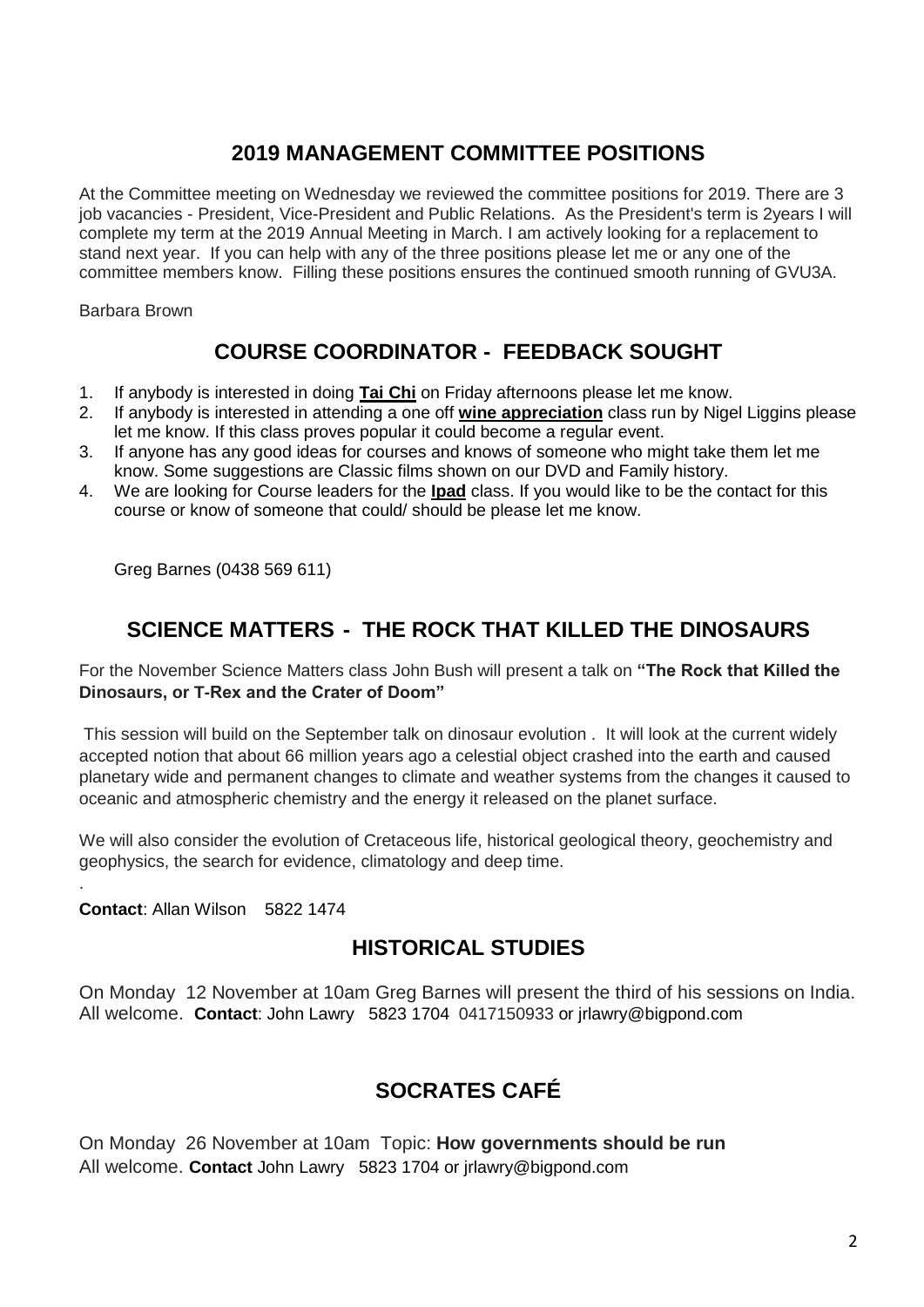## **NATURAL RESOURCES & REGIONAL DEVELOPMENT**

#### **FRIDAY NOVEMBER 2, GUNBOWER BUS TRIP**

Departs Ford's Bus Depot Telford Drive Shepparton **8.30am** returns approx. 5pm Morning and afternoon tea and lunch provided.

#### **FRIDAY NOVEMBER 9, 10am U3A Hall**

**GUEST SPEAKER**; Colonel Ian Cummins, Defence Climate Change & Security Advisor **SUBJECT,** Climate Change & Security for the Defence of Australia.

**Contact** John Dainton ph. 0358213881 or mob. 0417 549 502

### **BIRD WATCHING**

The 21 November outing is the last for the year and will be a morning at Cussen Park Tatura. Please meet at the U3A hall at 9am or at Cussen Park at 9.30. Please contact Don Roberts 58252404, 0448889224 or Marg Clarke 0429350875.

Our September outing was at Terrick Terrick National Park where six members observed 31 species, some of which were Shining Bronze-Cuckoo, Australian Ringneck (right), Brown Treecreeper, Southern Whiteface, White-browed Babbler, Gilberts Whistler, Red-capped Robin, Hooded Robin and Tree Martin.

Please contact Don Roberts 58252404 0448889224 or Marg Clarke 0429350875.



#### **WALK AND TALK**

On Wednesday November 14 we plan again to do the walk at the Murray River, Cobram, which was cancelled owing to rain earlier in the year. Please meet at U3A at 8.45am for an 9.00 start in shared transport. We will stop at Thompsons Beach Reserve, Cobram for morning tea. Bring your own morning tea or visit the adjacent *KU de TA* Café. Then we will walk to Quinn Island and do the circle walk track and back to Thompsons Beach for lunch. Once again you can have your own lunch or buy hamburgers or burritos at the Café. There is an optional walk in the opposite direction after lunch. Wear good walking shoes and clothing suitable for the weather conditions. Sunscreen should be needed and water to carry if you wish. New walkers will be very welcome.



Our October walk to Rushworth was pleasant in spite of the dry conditions which hadn't allowed the orchids to flower this year. Thanks to Linley Walker for arranging the walk and Gloria Atkins from Rushworth who was our guide. Attached photo of the group is by Marg Clarke who also photographed this Yellow-tufted Honeyeater on the day.

Christine Wilson Ph 5822 1474 Mob 0428 399 648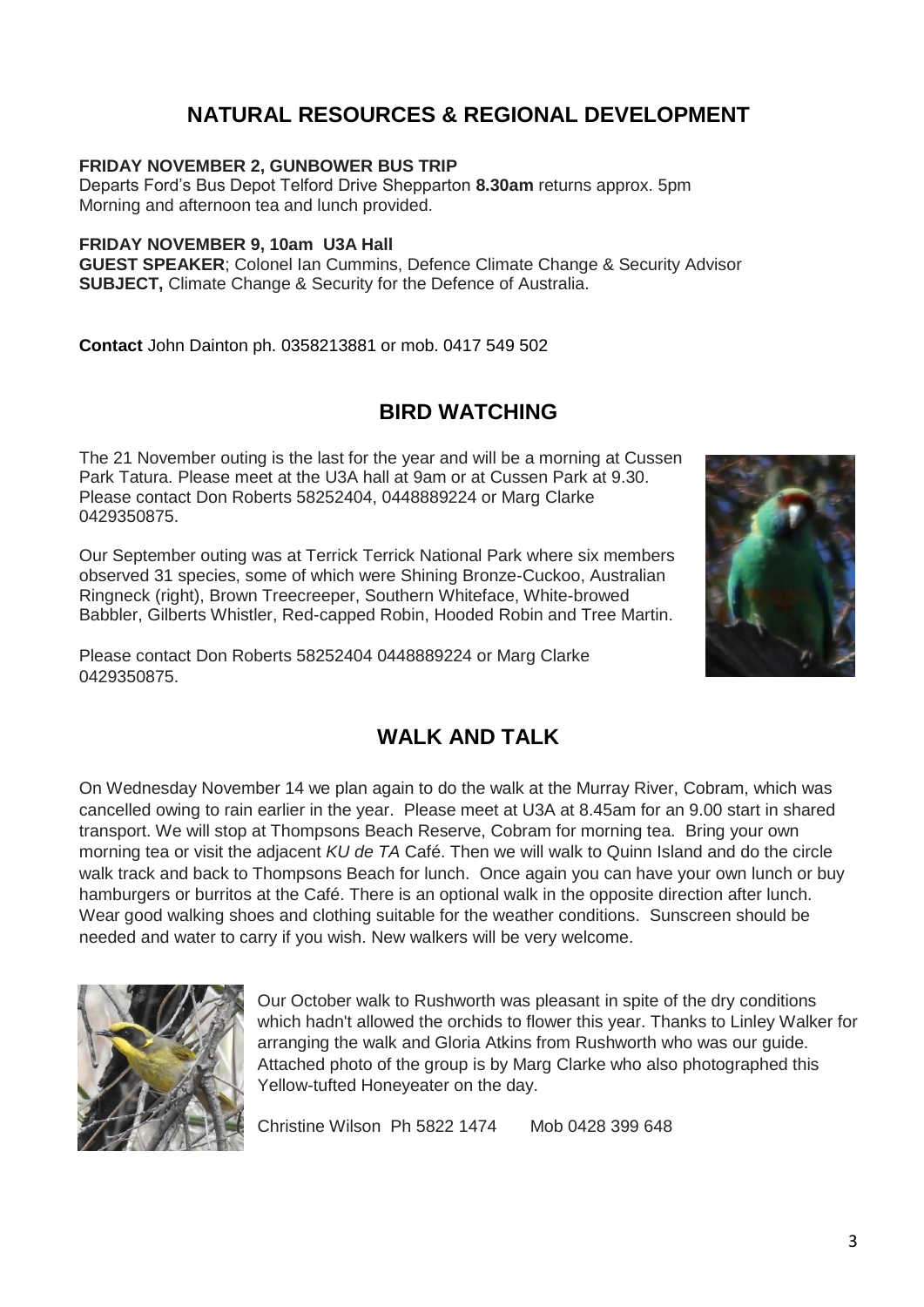## **WRITING 4 PLEASURE**

Well here we are in the middle of October and wondering where the year has gone. If anyone is thinking of doing some writing, come along to our group in 2019. It is informal and great fun. Topics for next month to be advised.

We meet on the third Thursday of the month, 1pm to 3.30. at Shepparton Library. ALL WELCOME. Mary Heneghan. 58316997, or Mobile; 0400573985.

#### **OPERA APPRECIATION**

Opera- the next opera on our busy Oct-Nov program is Aida. This grandest of grand operas features an epic backdrop for what is in essence an intimate love story. Set in ancient Egypt, it explores the conflict of private emotion and public duty and is an eternally favourite with opera lovers. Sometimes there are elephants on stage as part of its grandeur! Sunday October 28. Moving into November, on Nov 1 a change of focus- a ballet by the Australian Opera, The Merry Widow. - a lighthearted production filled with tangled affairs, narrow misses and jealous lovers. Plenty of wow moments, lavish glamour, show-stopping costumes and breathtaking dancing,

THEN, on Nov 25, the opera Samson and Delilah, once again from the Met, Composer- Saint Saens.. One of the world's great stories of love (or at least passion)—as well as the archetypal depiction of a man betrayed by an immoral woman!



We car pool. Ring Madeline on 58210272, 0417580025 or [dyerm979@gmail.com](mailto:dyerm979@gmail.com) to arrange a ride. Expect to explore Victoria on the car ride home as we search for the elusive 2nd crossing of the Warby's.

## **MONDAY LUNCH GROUP**

The Monday Lunch Group is made up of friendly people who enjoy a meal, a drink and a chat. We meet every Monday at 12 noon at various venues around town.

The group will meet on the four Mondays of November at the following venues. On Monday November 5 we'll meet at The Last Straw. Arrive early to get a park! The following Monday, November 12 we will meet at The Peppermill followed by Cellar 47 on Monday November 19. On the last Monday of the month we will try a new venue for our group. We'll meet at La Porchetta on November 26.

Ring Gail on 58211315 if you have any queries.

#### **CANINE CAPERS**

Meet at Lake, just past Aquamoves, at 0830 am now that it is summer time. First Monday of each month. Next walkies is on 5th November. Anyone who doesn't know what soap tastes like has not washed a dog.

More information: Janiene 0409 337 520 [sandfordjaniene@gmail.com](mailto:sandfordjaniene@gmail.com)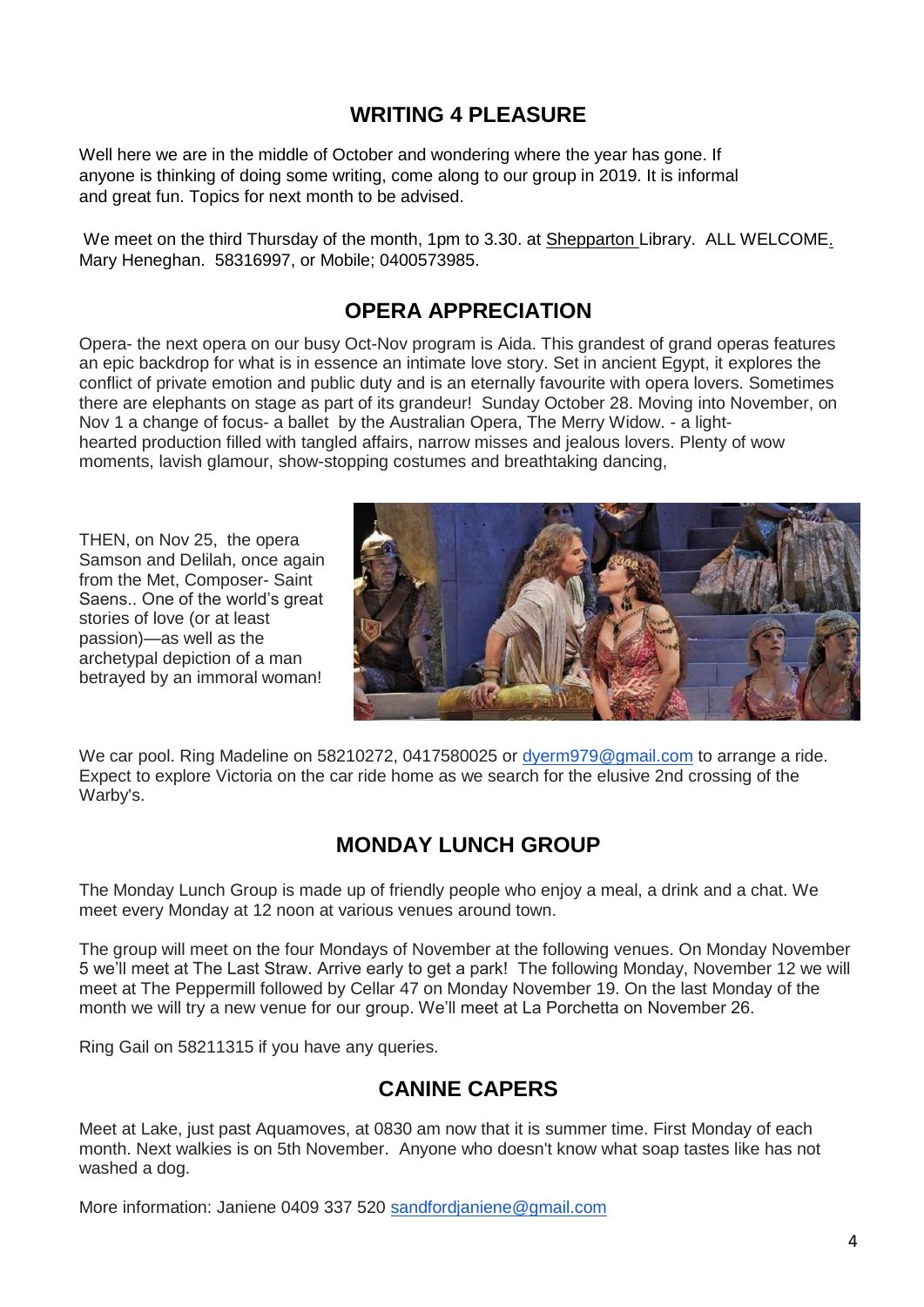## **GARDEN GROUP**

The visit to Barry Russel's shade house, on 28 September revealed several shelves of orchids, some in early development, others much older, the best of which was a delicately coloured Dendrobium, called "Annes Rainbow Surprise", a showpiece which had recently been judged as 'Best in the Show' at the recent Shepparton Orchid Show.

We also saw a large 40cm pot of many dendrobiums which was given to Barry 20 years ago as a single piece. The flower spikes on this plant now are too numerous to count, giving a stunning display of creamy yellow flowers. Barry gave us a demonstration of striking and potting-up, inspiring us to "give orchids a go" at home. Other highlights in the garden included an unusual Callistemon, he grew from the seed of a tree, found in North Qld, and a carpet of pink paper daisies grown from a packet of seeds, sown directly into the garden last autumn.

Dendrobium flowers



For October we can't resist the invitation to the Girgarre Open Gardens. Commencing at the U3A Hall at 9:30 - 9:40, for car-pooling. At Girgarre we pick up a map and directions to the five gardens, at the Community Cottage in Olympic st. the cost is \$15. A BBQ lunch and a sumptuous Afternoon Tea will be available at "Bonshaw", on the Midland Highway. it should be a very enjoyable day.

Jan Vibert.

# **ENJOYING LITERATURE**

At our October meeting (Monday 22nd at 2pm) we are discussing the poetry of William Wordsworth, the friend of Samuel Taylor Coleridge whom we have been discussing. Members are invited to bring along one of his poems to share with the group.

In November we are looking at Australian literature, specifically the novel, 'The Getting of Wisdom', published in 1910.

Helen West 58214802 0411 457 462

# **CREATIVE CRAFT**

No Creative Craft this month, because of the Melbourne Cup Lunch on the same day. Maria Hartel has offered her time to take a class in scarf making at a minimum cost \$6-\$8. Any interested contact Maria at 0427 315 486.